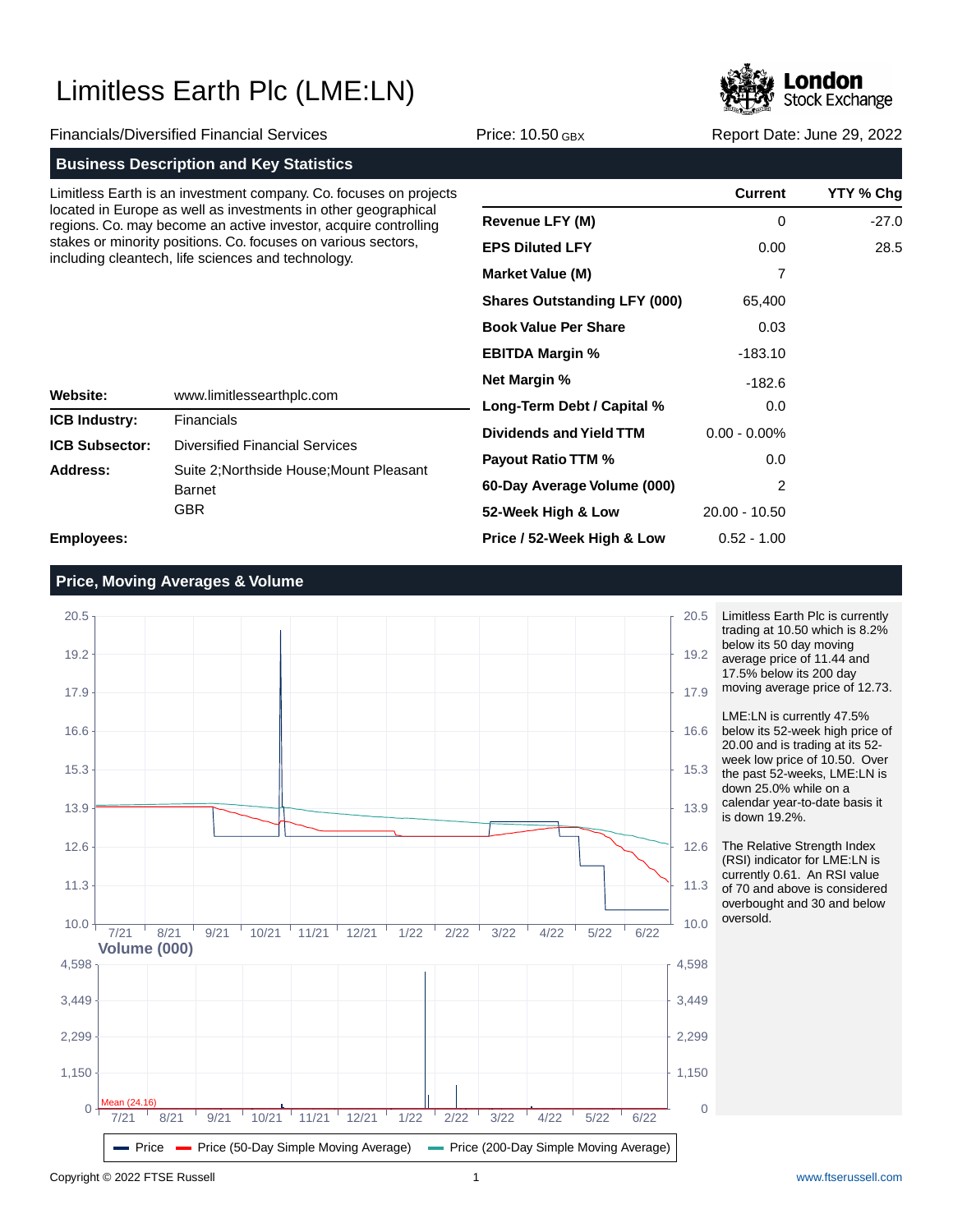

### Financials/Diversified Financial Services Price: 10.50 GBX Report Date: June 29, 2022

**Price Performance, Technical Indicators & Risk Metrics**

| <b>Price Performance</b> | % Change | <b>Difference</b><br><b>vs FTSE 350</b> | <b>Technical Indicators</b>          |       |
|--------------------------|----------|-----------------------------------------|--------------------------------------|-------|
| 1-Day $%$                | 0.00     | 0.37                                    | 50-Day Average Price                 | 11.44 |
| 1-Week %                 | 0.00     | $-2.79$                                 | Price / 50-Day Average               | 0.92  |
| 4-Week %                 | 0.00     | 4.34                                    | 200-Day Average Price                | 12.73 |
| 52-Week %                | $-25.00$ | $-24.24$                                | Price / 200-Day Average              | 0.82  |
| Quarter-to-Date %        | $-22.22$ | $-18.35$                                | <b>RSI - Relative Strength Index</b> | 0.61  |
| Year-to-Date %           | $-19.23$ | $-15.10$                                | <b>Risk Metrics</b>                  |       |
| Last Month %             | $-19.23$ | $-19.72$                                | <b>Price Volatility</b>              | 0.00  |
| <b>Last Quarter %</b>    | 3.85     |                                         | 4.12 Sharpe Ratio                    | 0.23  |
| Last Calendar Year %     | $-8.77$  |                                         | -23.13 Sortino Ratio                 | 0.63  |

## **5-Year Price Performance vs. FTSE 350**



Over the past five years, Limitless Earth Plc's stock price is up 154.5% which is 155.1% above the FTSE 350 Index performance of -0.5% over the same period. Limitless Earth Plc's cumulative annualized growth rate (CAGR) over the five year period has been 20.6% while that of the FTSE 350 Index has been -0.1%.

Over the past year, Limitless Earth Plc's stock price performance of -25.0% has underperformed that of the FTSE 350 Index by 24.2%. On a year-to-date basis, Limitless Earth Plc's stock price performance of -19.2% has underperformed the FTSE 350 Index by 15.1%.

Over the past week, Limitless Earth Plc's stock price performance of 0.0% has underperformed that of the FTSE 350 Index by 2.8%.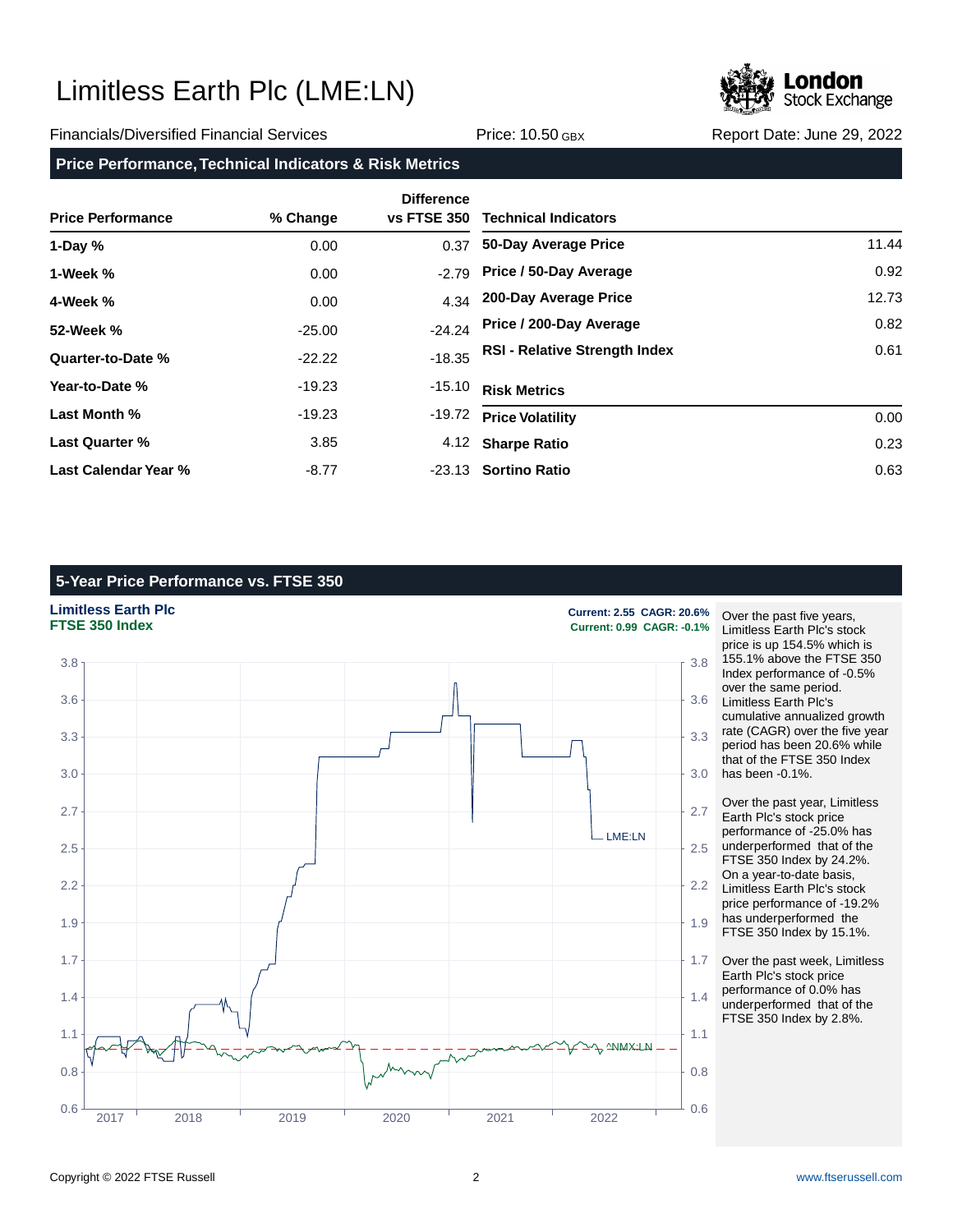

Financials/Diversified Financial Services Price: 10.50 GBX Report Date: June 29, 2022

**Growth and Profitability Metrics**

| <b>Historical Growth</b>      | 3-Year | 5-Year | 10-Year | Profitability              | <b>Current</b> | 5-Year<br>Average | 10-Year<br>Average |
|-------------------------------|--------|--------|---------|----------------------------|----------------|-------------------|--------------------|
| Revenues %                    |        |        |         | Gross Margin %             |                |                   |                    |
| <b>Revenues Per Share %</b>   |        |        |         | <b>EBITDA Margin %</b>     | $-183.1$       |                   |                    |
| <b>EBITDA %</b>               |        |        |         | <b>Pre-Tax Margin %</b>    | $-183.1$       |                   |                    |
| <b>EPS Diluted %</b>          | 67.5   | 77.8   |         | <b>Net Margin %</b>        | $-182.6$       |                   |                    |
| Free Cash Flow %              |        |        |         | <b>Return on Equity %</b>  | $-2.5$         | $-4.9$            |                    |
| <b>Cash from Operations %</b> | 81.1   | $-1.7$ |         | <b>Return on Capital %</b> | $-2.5$         | $-4.9$            |                    |
| <b>Book Value %</b>           | $-4.0$ | $-4.9$ |         | <b>Return on Assets %</b>  | $-2.4$         | $-4.8$            |                    |



Limitless Earth Plc's cumulative annualized EPS growth rate over the charted period is 0.0%. This compares to cumulatative annualized growth of 67.5% over the past 3 years.





Limitless Earth Plc's return on equity of -2.5% is 2.5% above the period's mean return on equity of -5.0%. During the charted period, the observed ROE high and low were -1.2%

and -8.2% respectively.

margin of -182.6% is 90.9% above the period's mean net margin of -273.5%. During the charted period, the observed net profit margin high and low were -55.3% and -467.2%

respectively.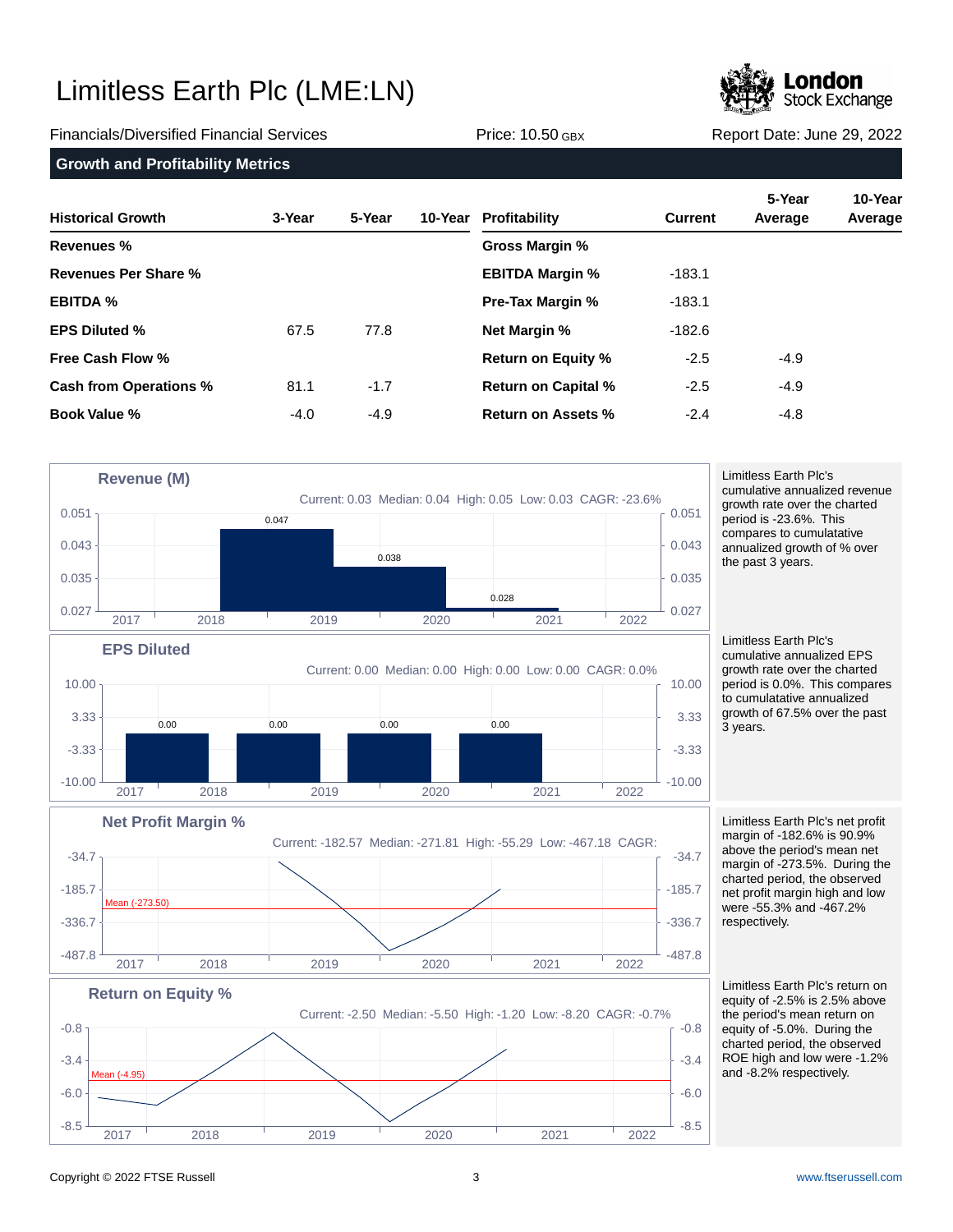

Financials/Diversified Financial Services Price: 10.50 GBX Report Date: June 29, 2022 **Valuation Metrics 5-Year 10-Year Current Median Median Price / EPS TTM Price / Sales Price / Operating Cash Flow Price / Book Value 5-Year 10-Year Current Median Median Earnings Yield % Free Cash Flow Yield % Dividend Yield % Enterprise Value / EBITDA** 99.9 49.9 3.5 99.0 3.9 -0.55 0.00 50.0 -1.63

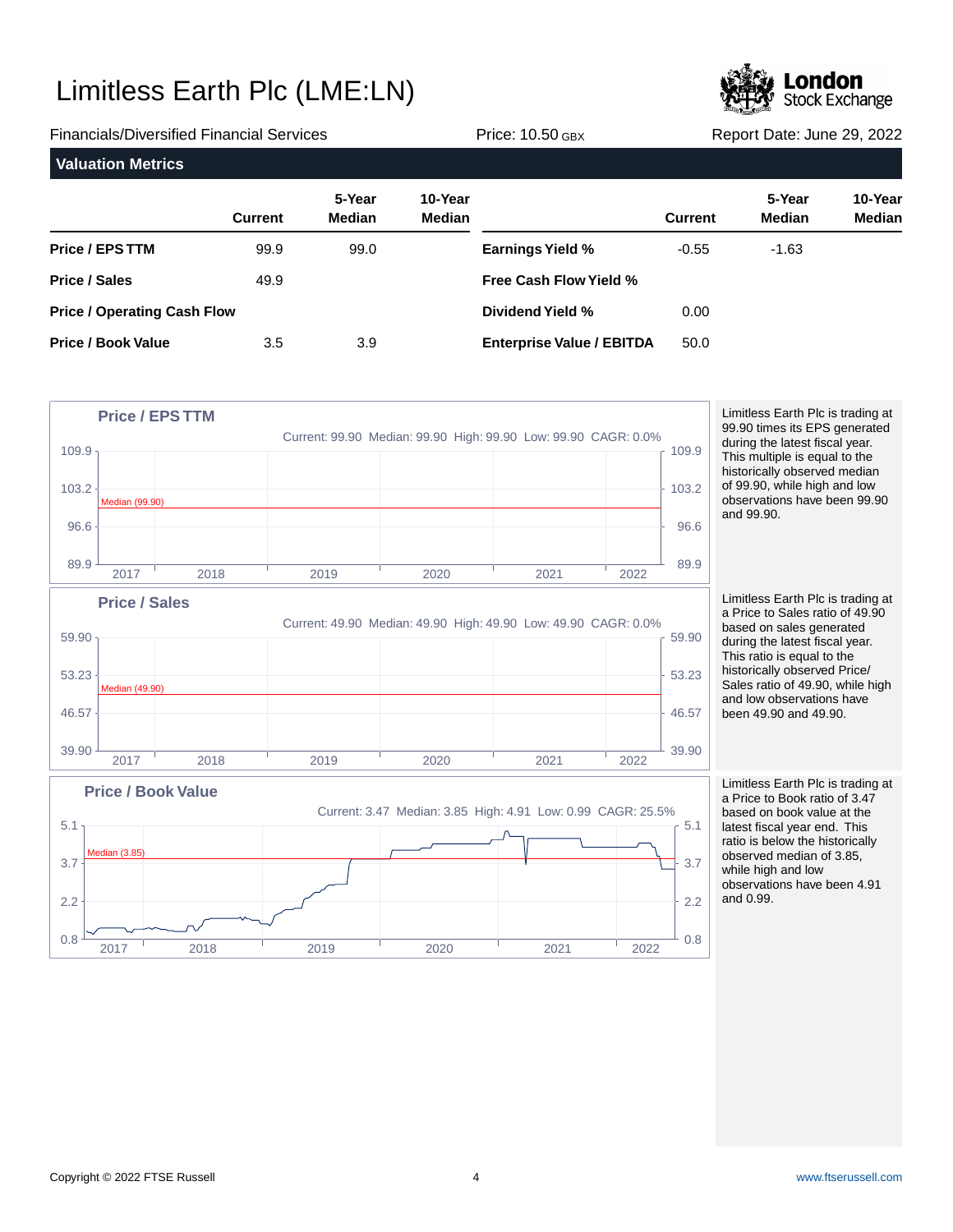

Financials/Diversified Financial Services Price: 10.50 GBX Report Date: June 29, 2022

### **ICB Subsector Peer Comparisons**



 $0.0$ 

**Limitless Earth Plc** Credit Suisse Group AG Begbies Traynor Group PLC Frenkel Topping Group PLC Peer Group Average Litigation Capital Management Ltd K3 Capital Group PLC Italmobiliare SpA (Italy) Real Estate Credit Investments Ltd Mercia Asset Management PLC - 3.7 Georgia Capital PLC - 3.2 Arix Bioscience PLC - 1.3







740.6

1,057.5

740.6

1,057.5



### **Price / EPS TTM Price / Book Value**  $0.0$

K3 Capital Group PLC **Limitless Earth Plc** Frenkel Topping Group PLC Begbies Traynor Group PLC Litigation Capital Management Ltd Peer Group Average Real Estate Credit Investments Ltd Mercia Asset Management PLC Italmobiliare SpA (Italy) Georgia Capital PLC Arix Bioscience PLC - 0.5 Credit Suisse Group AG

## $0.0$  $0.9$ 1.9  $2.8$  $3.6$ 3.5  $3.2$ 2.6  $2.2<sup>2</sup>$ 1.0 0.7 0.7 0.6  $\blacksquare$ 0.3

 $0.9$ 

1.9

2.8

3.8

3.8

## **EPS 5-Year Growth Rate % Revenue 5-Year Growth Rate %**

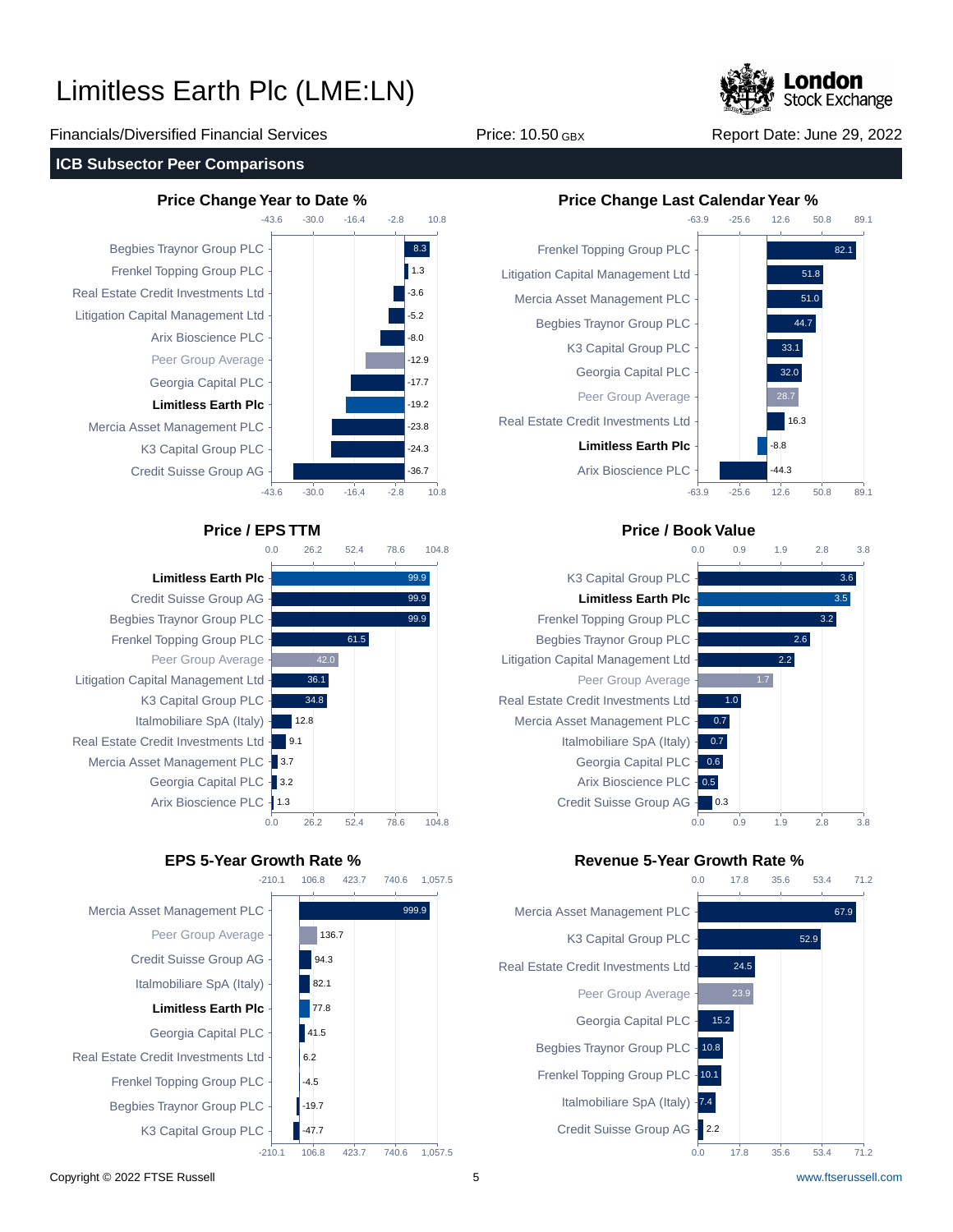

Financials/Diversified Financial Services Price: 10.50 GBX Report Date: June 29, 2022

### **Abbreviations:**

| - Earnings before interest, taxes, depreciation & amortization. |
|-----------------------------------------------------------------|
|                                                                 |
|                                                                 |
|                                                                 |
|                                                                 |

### **Definitions:**

**Market Value** - Weekly Price times latest Shares Outstanding times any applicable ADR factor.

**Revenue** - Sum of the last four quarters of Revenues.

**Revenue Per Share** - Sum of the last four quarters of Total Revenue divided by Weighted Average Shares Outstanding.

**Operating EPS LFY** - EPS excluding non-recurring, non-operating items, fiscal year aligned TTM value.

60-Day Average Volume (000) - The average of the last 60 daily volume values in thousands of shares.

**Price 52-Week High** - The high closing price from the last 52 weeks of daily closing prices.

**Price 52-Week Low** - The low closing price from the last 52 weeks of daily closing prices.

**Price / 52-Week High** - Latest price divided by the high price from the past 52 weeks of daily closing prices.

**Price / 52-Week Low** - Latest price divided by the low price from the past 52 weeks of daily closing prices.

**50-Day Average Price** - Mean of last 50 daily closing prices.

**200-Day Average Price** - Mean of last 200 daily closing prices.

Price / 50-Day Average Price - Latest closing price divided by mean of last 50 daily closing prices, as a percentage.

**Price / 200-Day Average Price** - Latest closing price divided by mean of last 200 daily closing prices, as a percentage.

Relative Strength Index - Relative Strength Index or RSI measures the magnitude of gains over a given time period against the magnitude of losses over that period. The equation is RSI = 100 - 100 / (1 + RS) where RS = (total gains / n) / (total losses / n) and n = number of RSI periods. In this item, 14 days is used and one year of daily prices are considered. A value of 30 or below may imply oversold and 70 or above may imply overbought.

**Price Volatility** - The standard deviation of the last 20 days of daily closing prices.

Sharpe Ratio - The 5 year average of the excess monthly return over the risk - free rate(1 - month T - bill) over the 5 year standard deviation of the same series.

**Sortino Ratio** - The same calculation as the Sharpe Ratio but with positive excess returns set to zero for the standard deviation denominator, so only negative volatility weighs in.

**Dividends Per Share TTM** - Sum of the last four quarters of Dividends Per Share.

Payout Ratio - Dividends Per Share TTM divided by Operating EPS TTM.

**Dividend Yield TTM %** - Sum of the last four quarter of Dividends Per Share divided by Weekly Price.

**EBITDA** - Sum of the last four quarters of EBITDA (Operating Income + Depreciation & Amortization).

**Free Cash Flow** - Sum of the last four quarters Net Cash from Operations minus Capital Expenditures (Purchase of Property, Plant & Equipment), from the Cash Flow Statement.

**Book Value Per Share** - Total Common Equity last quarter divided by Shares Outstanding last quarter.

**Gross Margin %** - Sum of the last four quarters Gross Profit divided by the sum of the last four quarters Revenues.

**EBITDA Margin %** - Sum of the last four quarters EBITDA divided by the sum of the last four quarters Revenues.

**Pre-Tax Margin %** - Sum of the last four quarters of Earnings Before Taxes divided by sum of the last four quarters Revenues.

**Net Profit Margin %** - Sum of the last four quarters of Operating EPS divided by sum of the last four quarters Revenues Per Share.

**Return on Equity %** - Sum of the last four quarters of Operating EPS divided by the average of the last four quarters Book Value.

**Return on Capital %** - Sum of the last four quarters of Operating EPS divided by the average of the last four quarters Total Capital Per Share.

**Return on Assets %** - Sum of the last four quarters of Operating EPS divided by the average of the last four quarters Total Assets Per Share.

**Price / EPS TTM** - Weekly Price divided by the sum of the last four quarters of Operating EPS (capped at 99.9).

**Price / Sales** - Weekly Price divided by Revenues Per Share TTM.

**Price / Book Value** - Weekly Price divided by Book Value Per Share last quarter. Book Value Per Share is Total Common Equity last quarter divided by Shares Outstanding last quarter (capped at 49.9).

**Free Cash Flow Yield %** - Free Cash Flow Per Share TTM divided by Weekly Price.

Enterprise Value - Market Value plus Total Debt last year plus Preferred Equity last year minus Cash & Cash Equivalents last year.

**Enterprise Value / Sales** - Enterprise Value divided by the sum of the last four quarters of Revenue.

**Enterprise Value / EBITDA** - Enterprise Value divided by EBITDA TTM.

**Enterprise Value / EBIT** - Enterprise Value divided by trailing four quarters of Operating Income.

Enterprise Value / Free Cash Flow- Enterprise Value divided by the sum of the last four quarters of Free Cash Flow.

**Russell 1000 Index** - The largest 1,000 stocks by market cap, the index comprehensively covers the US large cap universe.

EPS 5-Year Growth Rate % is capped at 999.9%.

Revenue 5-Year Growth Rate % is capped at 999.9%.